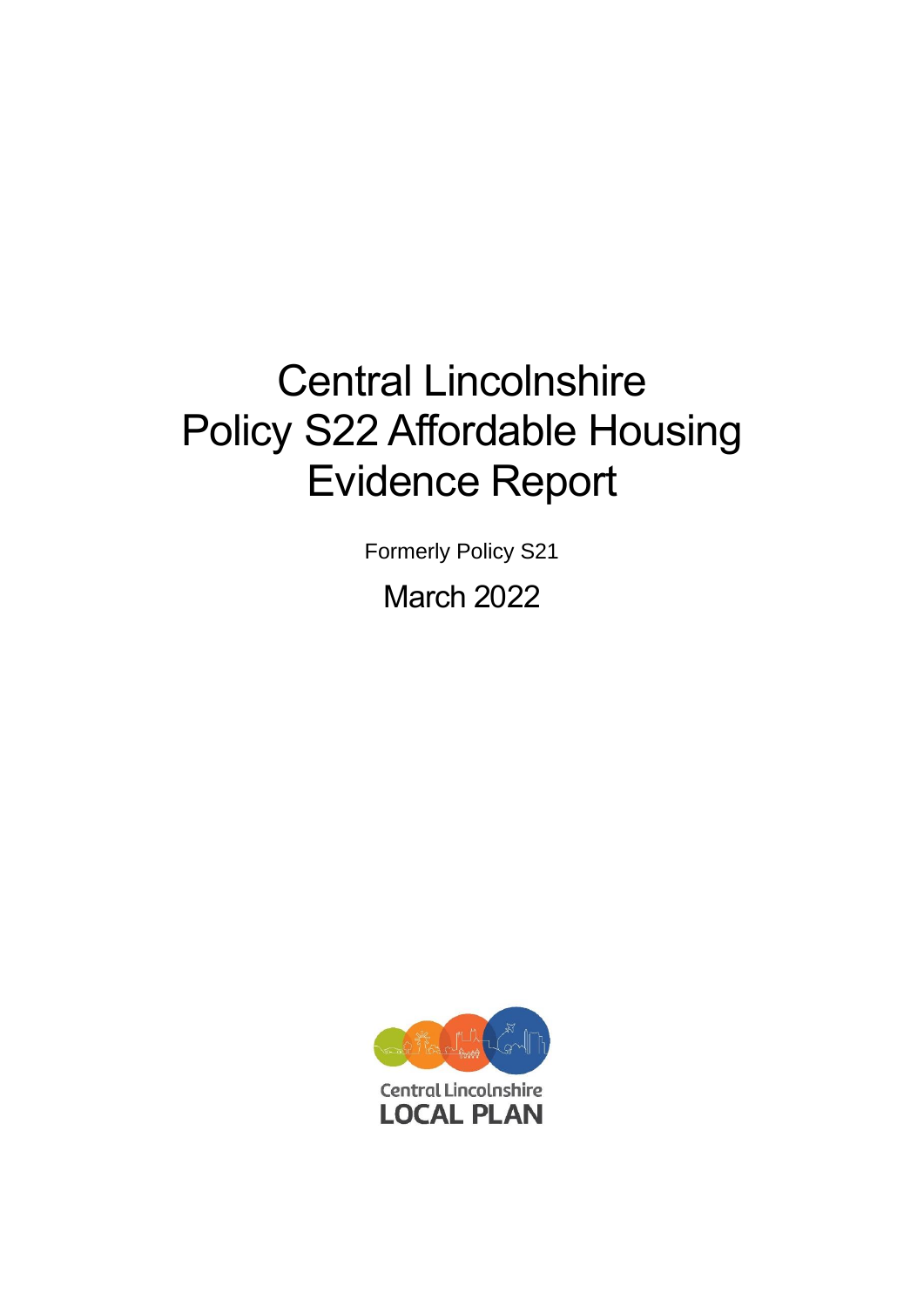# **Contents**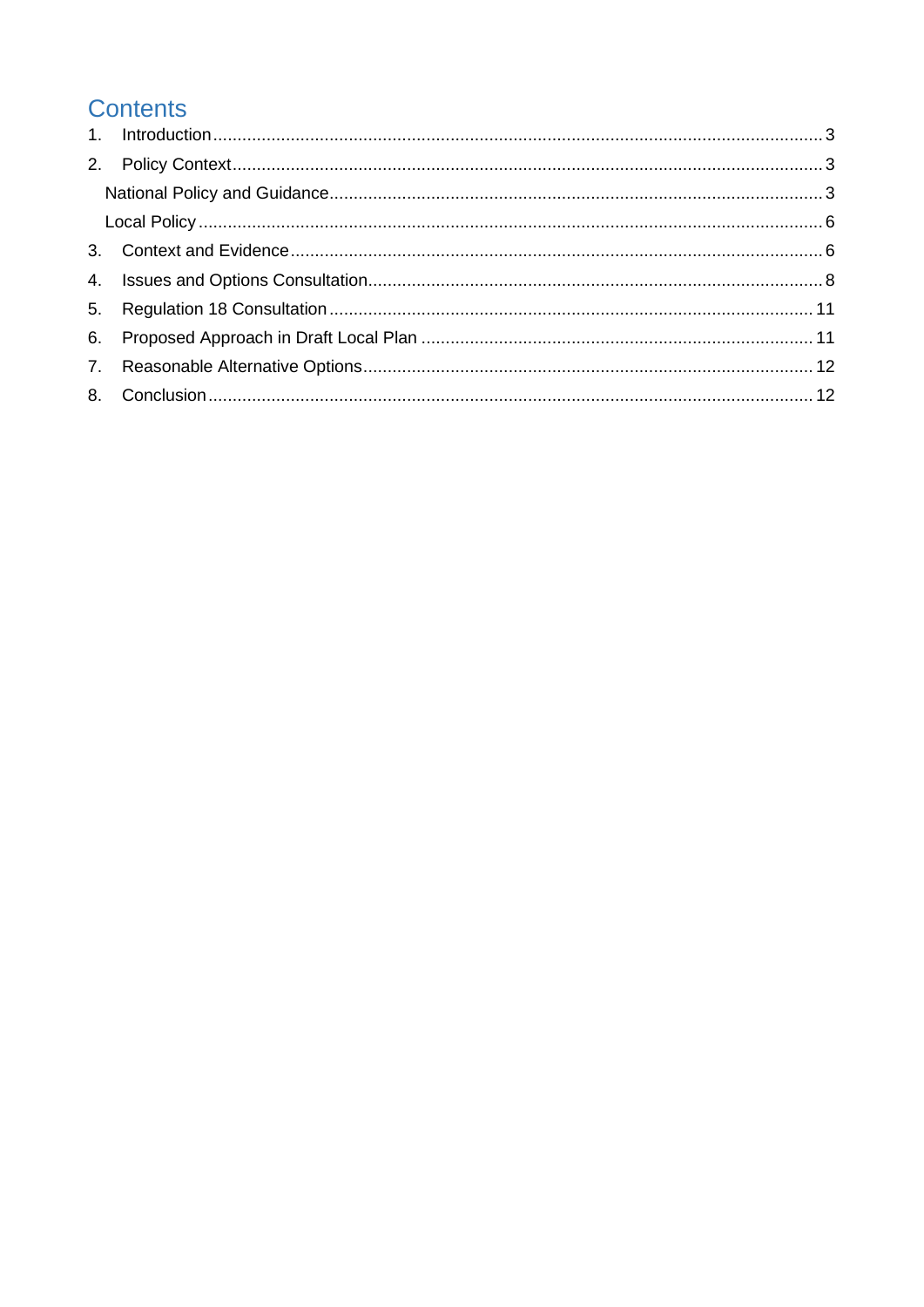# <span id="page-2-0"></span>1. Introduction

- 1.1. The Central Lincolnshire Local Plan is being updated since the first Local Plan for Central Lincolnshire, an area covering the districts of City of Lincoln, North Kesteven and West Lindsey, was adopted in April 2017.
- 1.2. This Evidence Report (which is one of a collection) provides background information and justification for Policy S21, which relates to the delivery of affordable housing.

# <span id="page-2-1"></span>2. Policy Context

#### National Policy and Guidance

- <span id="page-2-2"></span>2.1. Since the Central Lincolnshire Plan was adopted the National Planning Policy Framework (NPPF) was updated in July 2018 with subsequent additional changes being published in February 2019 and a further update in July 2021.
- 2.2. Paragraph 7 of the NPPF explains that:

*"The purpose of the planning system is to contribute to the achievement of sustainable development. At a very high level, the objective of sustainable development can be summarised as meeting the needs of the present without compromising the ability of future generations to meet their own needs."*

#### 2.3. Paragraph 8 goes on to state that:

"*Achieving sustainable development means that the planning system has three overarching objectives, which are interdependent and need to be pursued in mutually supportive ways (so that opportunities can be taken to secure net gains across each of the different objectives):*

*… b) a social objective – to support strong, vibrant and healthy communities, by ensuring that a sufficient number and range of homes can be provided to meet the needs of present and future generations; and by fostering a well-designed and safe built environment, with accessible services and open spaces that reflect current and future needs and support communities' health, social and cultural well-being; and…"*

2.4. Section 5 of the NPPF relates to Delivering a sufficient supply of homes. Specifically relevant to this policy are:

#### Paragraph 62, which states

*"…the size, type and tenure of housing needed for different groups in the community should be assessed and reflected in planning policies (including, but not limited to, those who require affordable housing, families with children, older people, students, people with disabilities, service families, travellers, people who rent their homes and people wishing to commission or build their own homes)."*

#### Paragraph 63 goes on to state:

*"Where a need for affordable housing is identified, planning policies should specify the type of affordable housing required, and expect it to be met on-site unless:*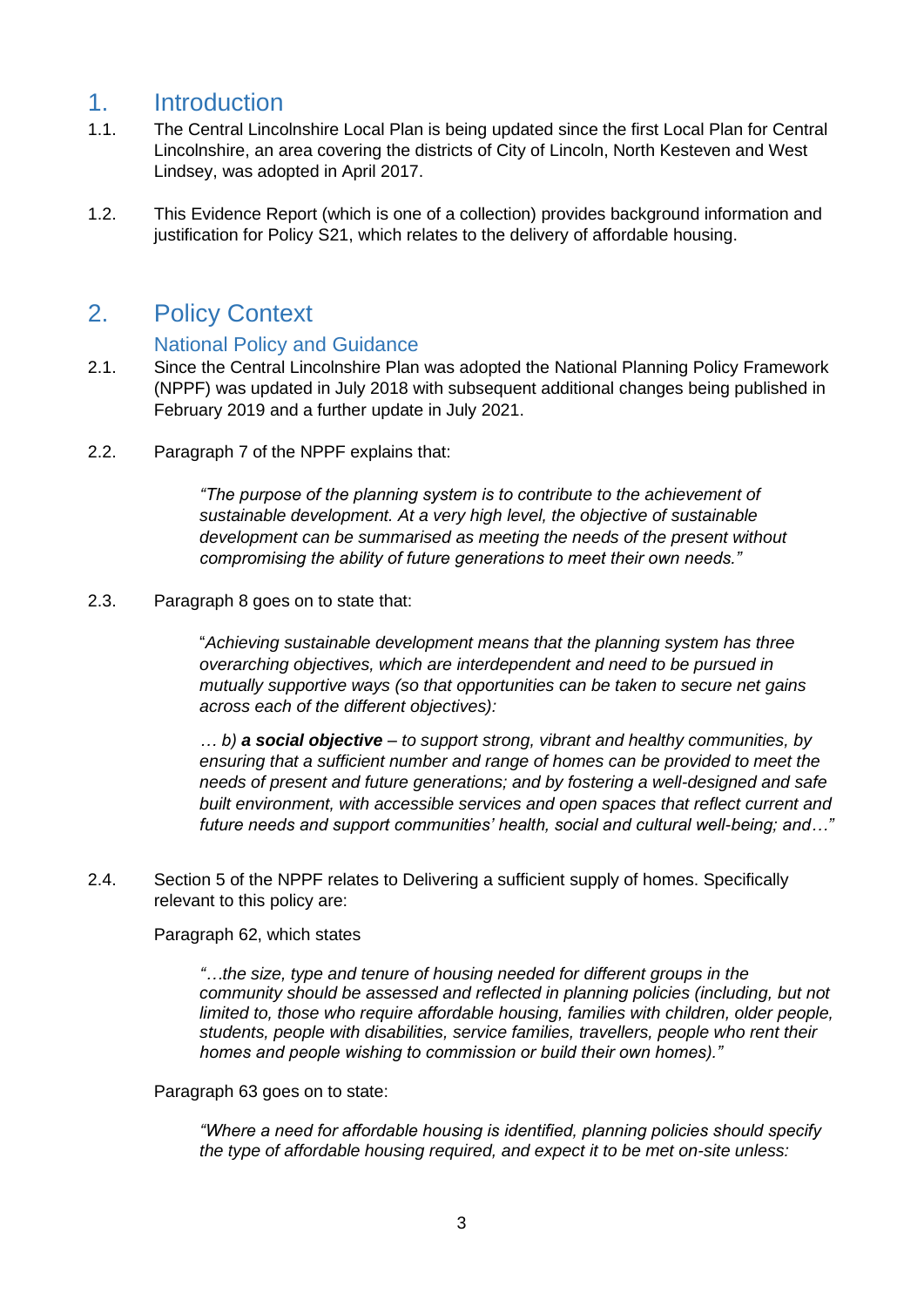*a) off-site provision or an appropriate financial contribution in lieu can be robustly justified; and*

*b) the agreed approach contributes to the objective of creating mixed and balanced communities."*

Paragraphs 64 and 65 provide additional detail regarding the provision of affordable housing, including when homes should be provided and the proportion of provision. Specifically, it says that affordable housing should not be sought from residential developments that are not major (i.e. up to 10 dwellings) and that 10% of that being sought should be available for affordable home ownership.

#### 2.5. Annex 2 provides a definition of affordable housing:

"*housing for sale or rent, for those whose needs are not met by the market (including housing that provides a subsidised route to home ownership and/or is for essential local workers); and which complies with one or more of the following definitions:*

*a) Affordable housing for rent: meets all of the following conditions: (a) the rent is set in accordance with the Government's rent policy for Social Rent or Affordable Rent, or is at least 20% below local market rents (including service charges where applicable); (b) the landlord is a registered provider, except where it is included as part of a Build to Rent scheme (in which case the landlord need not be a registered provider); and (c) it includes provisions to remain at an affordable price for future eligible households, or for the subsidy to be recycled for alternative affordable housing provision. For Build to Rent schemes affordable housing for rent is expected to be the normal form of affordable housing provision (and, in this context, is known as Affordable Private Rent).*

*b) Starter homes: is as specified in Sections 2 and 3 of the Housing and Planning Act 2016 and any secondary legislation made under these sections. The definition of a starter home should reflect the meaning set out in statute and any such secondary legislation at the time of plan-preparation or decision-making. Where secondary legislation has the effect of limiting a household's eligibility to purchase a starter home to those with a particular maximum level of household income, those restrictions should be used.*

*c) Discounted market sales housing: is that sold at a discount of at least 20% below local market value. Eligibility is determined with regard to local incomes and local house prices. Provisions should be in place to ensure housing remains at a discount for future eligible households.*

*d) Other affordable routes to home ownership: is housing provided for sale that provides a route to ownership for those who could not achieve home ownership through the market. It includes shared ownership, relevant equity loans, other low cost homes for sale (at a price equivalent to at least 20% below local market value)* and rent to buy (which includes a period of intermediate rent). Where public grant *funding is provided, there should be provisions for the homes to remain at an affordable price for future eligible households, or for any receipts to be recycled for alternative affordable housing provision, or refunded to Government or the relevant authority specified in the funding agreement."*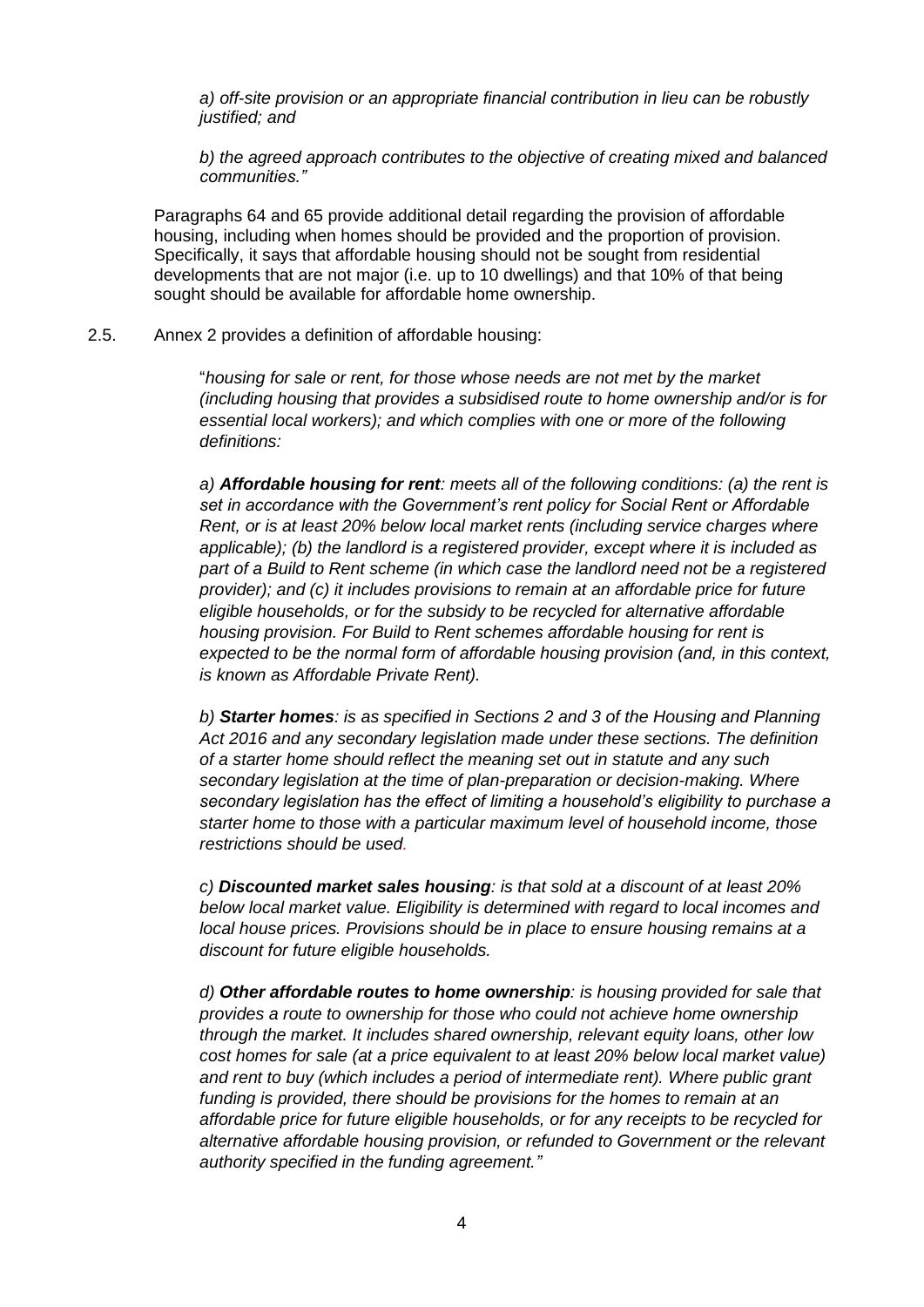- 2.6. The Planning Practice Guidance (PPG) was first introduced in 2014 which offers 'live' government guidance. The PPG provides guidance to help in the implementation of policy in the NPPF.
- 2.7. The PPG contains a section titled 'Housing needs of different groups'. Within this, paragraphs 005 to 008 (ref 67-005-20190722 to 67-008-20190722) relate to Affordable Housing and how to calculate need.
- 2.8. Whilst Starter Homes are defined in Annexe 2 of the NPPF, this type of affordable housing has been effectively superseded by the introduction of First Homes. The First Homes Policy also explicitly replaces entry level exception sites currently set out in para 71 of the NPPF.
- 2.9. The First Homes guidance was published as part of the PPG in May 2021, setting out the requirement for the provision of first homes and how this can be addressed through the Local Planning process. The guidance specifically states:

"*Plans should set out the contributions expected from development. This should include setting out the levels and types of affordable housing provision required. Subject to the transitional arrangements set out in Paragraph: 018* (Ref: 70-018- 20210524)*, this should include policies for First Homes.*

*Policies for First Homes should reflect the requirement that a minimum of 25% of all affordable housing units secured through developer contributions should be First Homes*." (Paragraph 013 Ref 70-013-20210524)

2.10. This section provides detailed guidance for the expectations of and options for local plans in relation to First Homes. This guidance defines First Homes as:

> "*First Homes are a specific kind of discounted market sale housing and should be considered to meet the definition of 'affordable housing' for planning purposes. Specifically, First Homes are discounted market sale units which:*

*a) must be discounted by a minimum of 30% against the market value;*

*b) are sold to a person or persons meeting the First Homes eligibility criteria (see below);*

*c) on their first sale, will have a restriction registered on the title at HM Land Registry to ensure this discount (as a percentage of current market value) and certain other restrictions are passed on at each subsequent title transfer; and,*

*d) after the discount has been applied, the first sale must be at a price no higher than £250,000 (or £420,000 in Greater London).*

*First Homes are the government's preferred discounted market tenure and should account for at least 25% of all affordable housing units delivered by developers through planning obligations.*"(Paragraph 001 Reference ID: 70-001-20210524)

2.11. It also provides a set of First Homes criteria which are the minimum requirements that must be met in order to qualify as a First Home. These are that: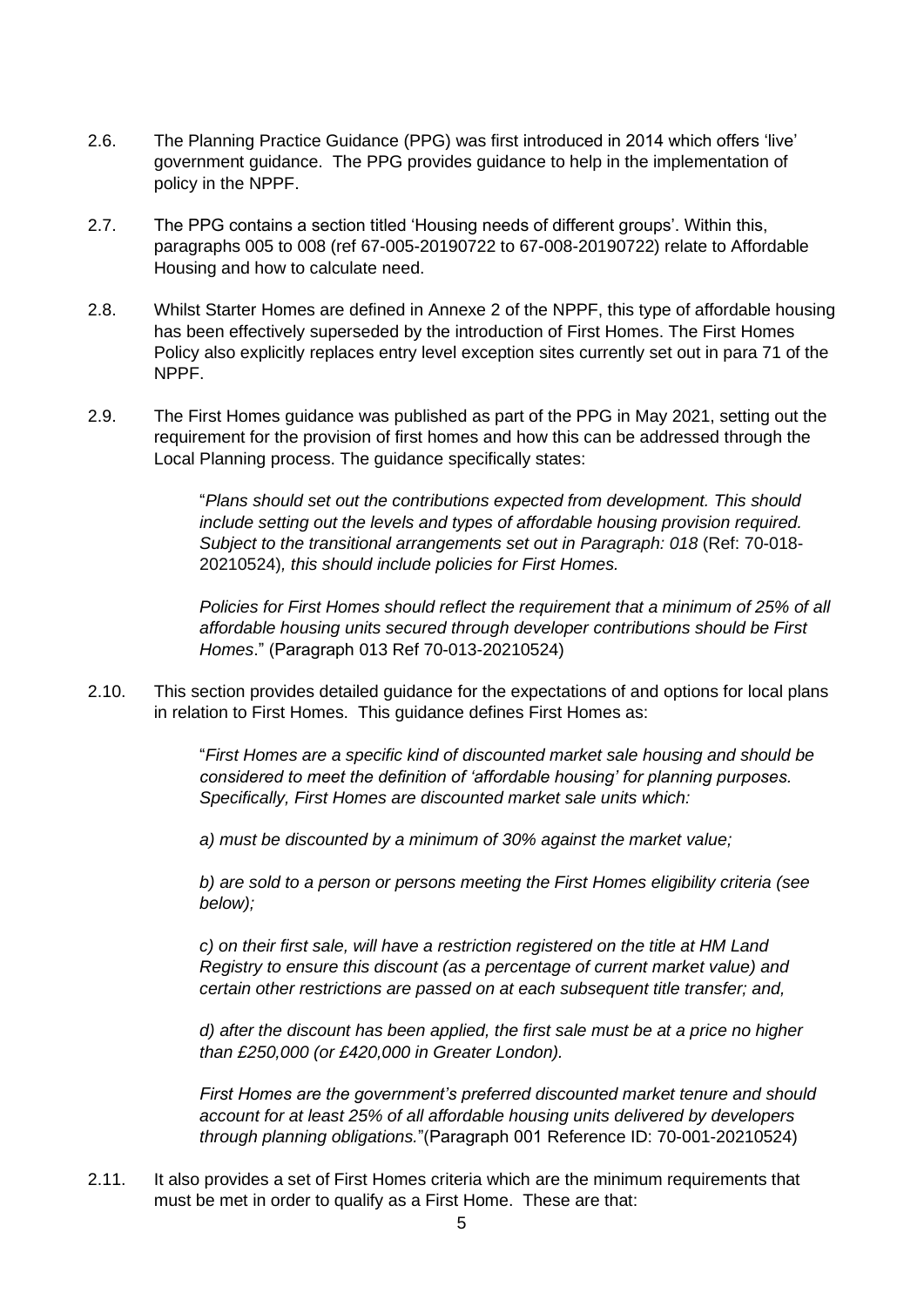"*a) a First Home must be discounted by a minimum of 30% against the market value;*

*b) after the discount has been applied, the first sale must be at a price no higher than £250,000 (or £420,000 in Greater London); and,*

*c) the home is sold to a person who meets the First Homes eligibility criteria, as set out in first 2 paragraphs under First Homes eligibility criteria.*

*In addition, to qualify as a First Home, there should be a section 106 agreement securing the necessary restrictions on the use and sale of the property, and a legal restriction on the title of the property to ensure that these restrictions are applied to the property at each future sale, as described in What is the legal mechanism to ensure that the discount is passed on to all future purchasers?. The price cap of £250,000 (or £420,000 in Greater London), however, applies only to the first sale and not to any subsequent sales of any given First Home.*

*Homes meeting the above minimum criteria can be sold as First Homes and should be considered to meet the definition of 'affordable housing' for planning purposes. A developer should be able to show that the homes they intend to sell as First Homes will meet the above criteria.*" (Paragraph: 002 Reference ID: 70-002-20210524)

- 2.12. The PPG provides additional guidance including in relation to eligibility for First Homes including the ability for local authorities to set their own local criteria (paragraphs 007- 009), to amend the price cap and percentage discount being applied (paragraphs 004 and 005) disapplying First Homes criteria (paragraphs 010 and 011), and how this should be dealt with in plans including through developer contributions and addressing the remaining 75% of affordable housing (paragraphs 012-016).
- 2.13. Importantly paragraph 005 details that local authorities can reduce the £250,000 cap if a need for this can be demonstrated and that any local price caps should be determined through the plan-making process and with regard to local income levels, related to house prices and mortgage requirements. (Paragraph: 005 Reference ID: 70-005-20210524).

#### Local Policy

<span id="page-5-0"></span>2.14. The adopted Local Plan contains a specific policy relating to Affordable Housing. This policy, Policy LP11, sets out when and how much affordable housing will be sought from housing development schemes. The policy also sets out how the provision of Affordable Housing will work in relation to specific developments and scenarios that are specifically relevant to Central Lincolnshire, such as housing development on MOD sites.

## <span id="page-5-1"></span>3. Context and Evidence

3.1. The level of affordable housing need is evidenced in the Housing Needs Assessment (HNA) (April 2020). The findings suggest that across Central Lincolnshire, there is a newly arising need for 12,439 dwellings to 2040. To help meet this need it is therefore important that a reasonable, but viable, proportion of all new housing developments are affordable.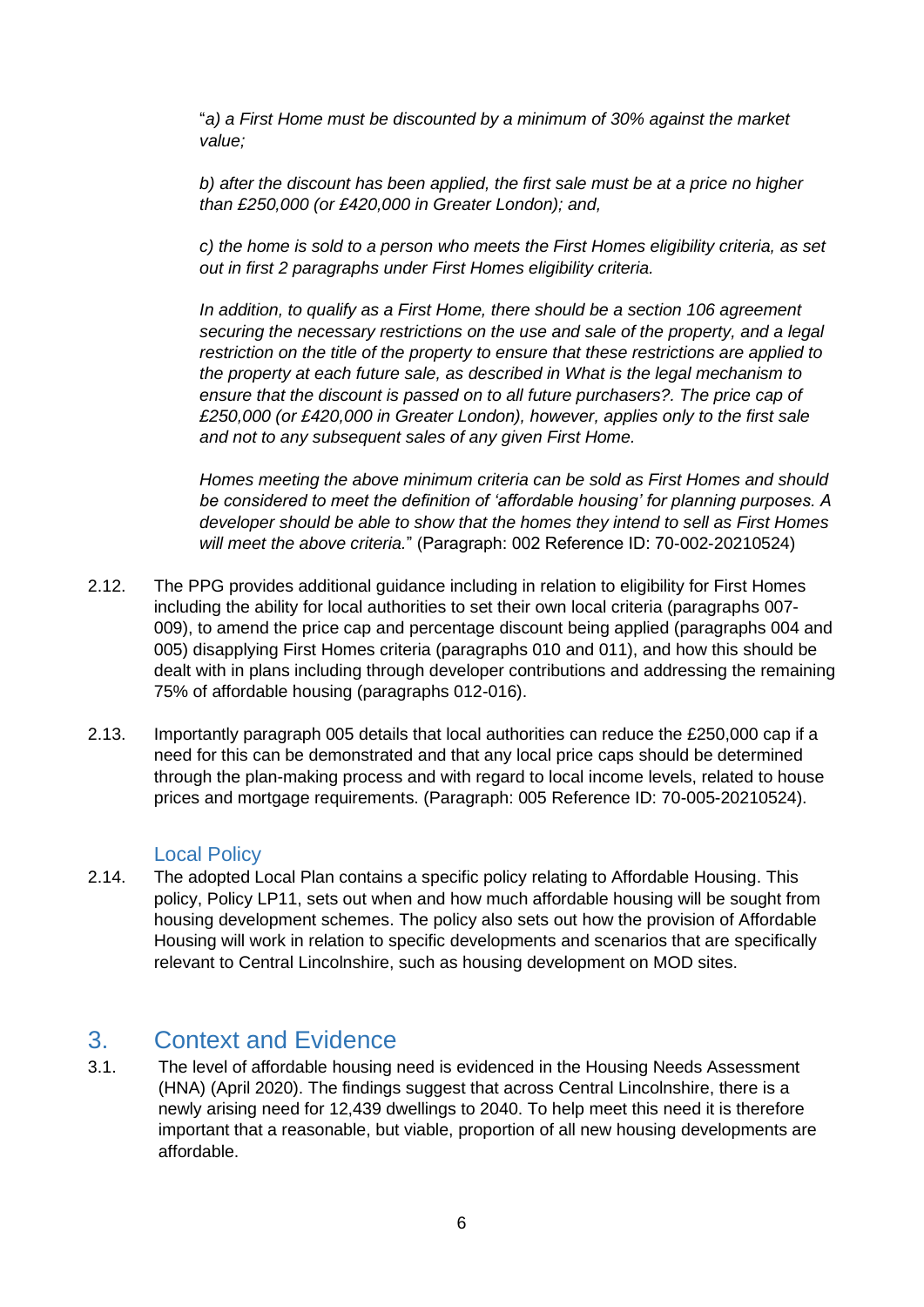- 3.2. The need of 12,439 new homes equates to an average of 592 affordable homes per year to the end of the plan period (2040). If it were to be provided in full through planning obligations, this figure would equate to approximately 45% of the total housing need (1,325 dwellings per annum) identified in the HNA.
- 3.3. The HNA also identifies that affordable rent is generally the only product that requires a substantially lower income than would be required to rent in the open market based on locally evidenced rental levels. Other products, such as shared ownership and discounted market sale, can nonetheless play a role particularly where households purchase a small share (25%).
- 3.4. The 2021 Whole Plan Viability Assessment provides information on development viability across Central Lincolnshire and sets out recommendations for the viable level of developer obligations that can be secured from eligible developments.
- 3.5. This assessment establishes and defines four value zones across Central Lincolnshire. To ensure viable development, having regard for overall development cost, development value and developer obligations, the percentage level of affordable housing obligation is varied for each of these value zones.
- 3.6. The zones and percentage obligations are:
	- o Zone A 25%
	- $\circ$  Zone B 20%
	- o Zone C 15%
	- $\circ$  Zone D 10%

1

- 3.7. Recognising the local need for affordable rented housing as a priority, Policy S21 sets out a First Homes requirement at the required minimum level of 25% of all affordable housing delivered through developer obligations at least 30% below full market value.
- 3.8. In line with the Local Authorities' ability to impose a lower price cap set out in the national guidance for First Homes and in recognition of lower quartile local incomes, industry standard mortgage lending multipliers and average house prices in the local area, the maximum sale price of £140,000 after application of the discount for a First Home is proposed to be applied. This is based on an undiscounted asking price maximum of £200,000 to ensure that First Homes are affordable to first time buyers and that they actually achieve what the Government intends.
- 3.9. If the nationally derived price cap were not amended locally first homes being delivered at the £250,000 after reduction cap would be unobtainable for most on lower incomes. ONS statistics for Gross Annual pay published in 2020<sup>1</sup> showed that the mean average gross income in was £25,841 in City of Lincoln, £29,877 in North Kesteven and £27,611 in West Lindsey. These are significantly lower than the England average of £32,299 meaning that the nationally suggested cap would not be affordable for many wanting to buy their own home in Central Lincolnshire.

[https://www.ons.gov.uk/employmentandlabourmarket/peopleinwork/earningsandworkinghours/datasets/place](https://www.ons.gov.uk/employmentandlabourmarket/peopleinwork/earningsandworkinghours/datasets/placeofresidencebylocalauthorityashetable8) [ofresidencebylocalauthorityashetable8](https://www.ons.gov.uk/employmentandlabourmarket/peopleinwork/earningsandworkinghours/datasets/placeofresidencebylocalauthorityashetable8)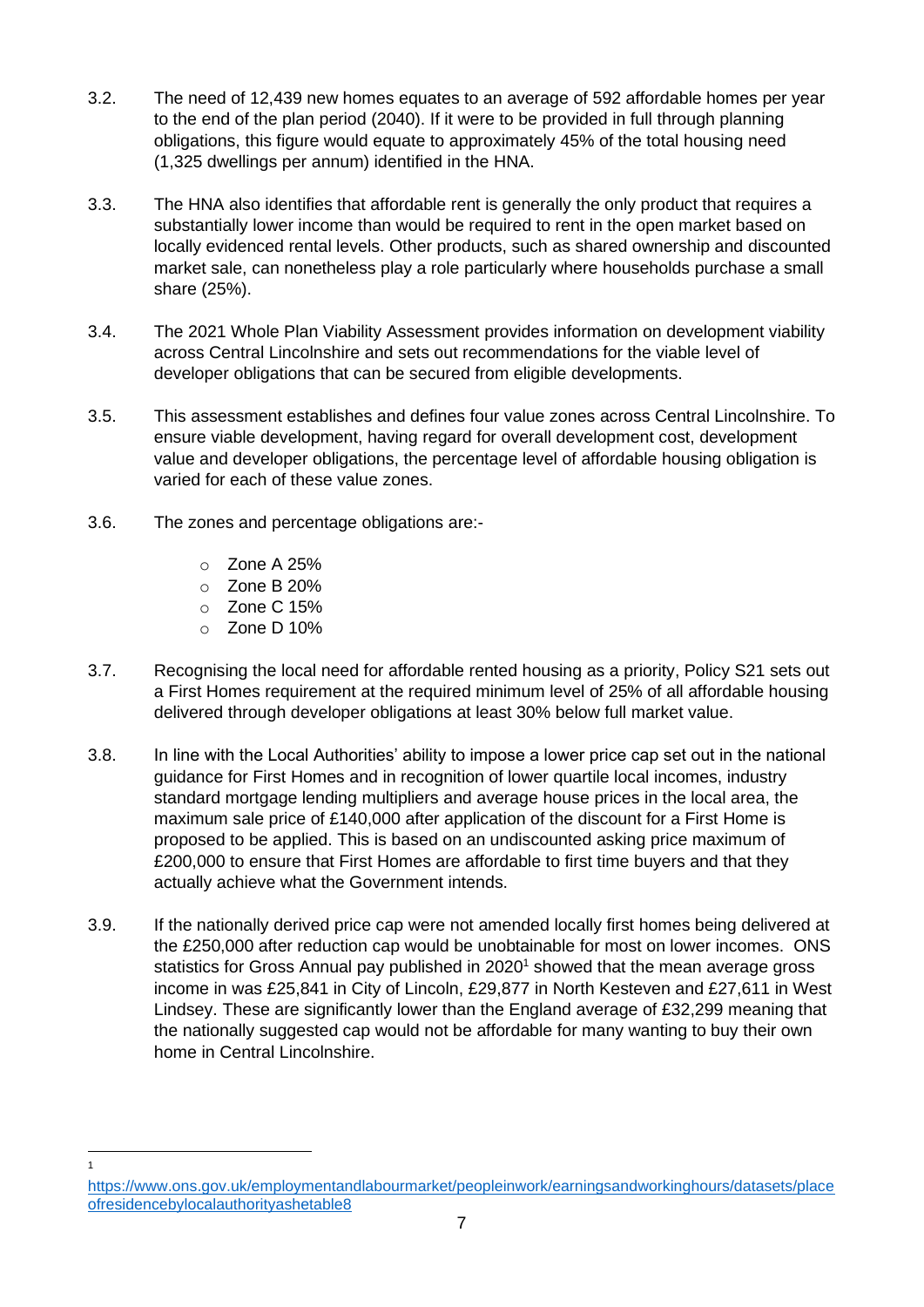- 3.10. Under s157 of the Housing Act 1985 North Kesteven District Council applied for and secured designated rural settlement status in 2018, for eligible rural settlements (with a population of under 3000) in North Kesteven and with existing council housing stock.
- 3.11. West Lindsey District Council have also recently secured designated rural settlement status for eligible settlements in its district.
- 3.12. This designated rural status means in these settlements that the affordable housing obligation trigger can be set at a lower level than the 10 or more dwellings threshold. In North Kesteven this is proposed to be lowered to 5 or more dwellings to help increase the delivery of affordable housing in rural areas.
- 3.13. The rural designation may also exempt these settlements from other national planning policy and written ministerial statements, where a rural exemption is explicitly set out.
- 3.14. In line with this, First Homes exception sites cannot be delivered in rural designated settlements, rural exception sites being the sole exception site that can come forward in these locations.

# <span id="page-7-0"></span>4. Issues and Options Consultation

- 4.1. The Issues and Options consultation sought respondents' views on proposals for the progression of Affordable Housing policy within the new Local Plan, informed by the refreshed evidence base.
- 4.2. Proposal 13a asked "Do you agree that any new need for affordable housing arising from evidence being produced should be addressed in the new Local Plan? If no, please provide justification." There were 103 responses to this question, 98 supported the proposal, and 5 disagreed. The additional comments are set out below:
	- The Central Lincolnshire Housing Needs Assessment is expected to provide further clarity on the new definitions of affordable housing as detailed in the NPPF 2019 (as amended). The Affordable Housing policy LP11 will therefore need to be amended to address any need the assessment identifies to ensure that the policy is capable meeting need.
	- Agree need for the housing market evidence to be refreshed, fully responding to the wider definition of affordable housing in the NPPF. Important that the Council's evidence reviews the numbers of existing affordable rented tenants who may wish to move on through rent to buy.
	- Affordable housing levels should be based on the most up-to-date housing needs evidence. However, affordable housing policy must also be based on robust commercial/viability evidence. Robust and realistic viability evidence is vital to the setting of realistic and achievable affordable housing targets.
	- The information should be transparent and fully available.
	- The need has already been identified in the village local plan.
	- No basis for change has been presented, and it is not appropriate to suggest any change 'significant' or not, until the evidence supporting any change has been assembled and presented/ the level of affordable housing needed is already clear, doesn't need reviewing and does need including.
	- Consider specific allocations for affordable housing.
	- Change the term affordable to shared ownership or social housing.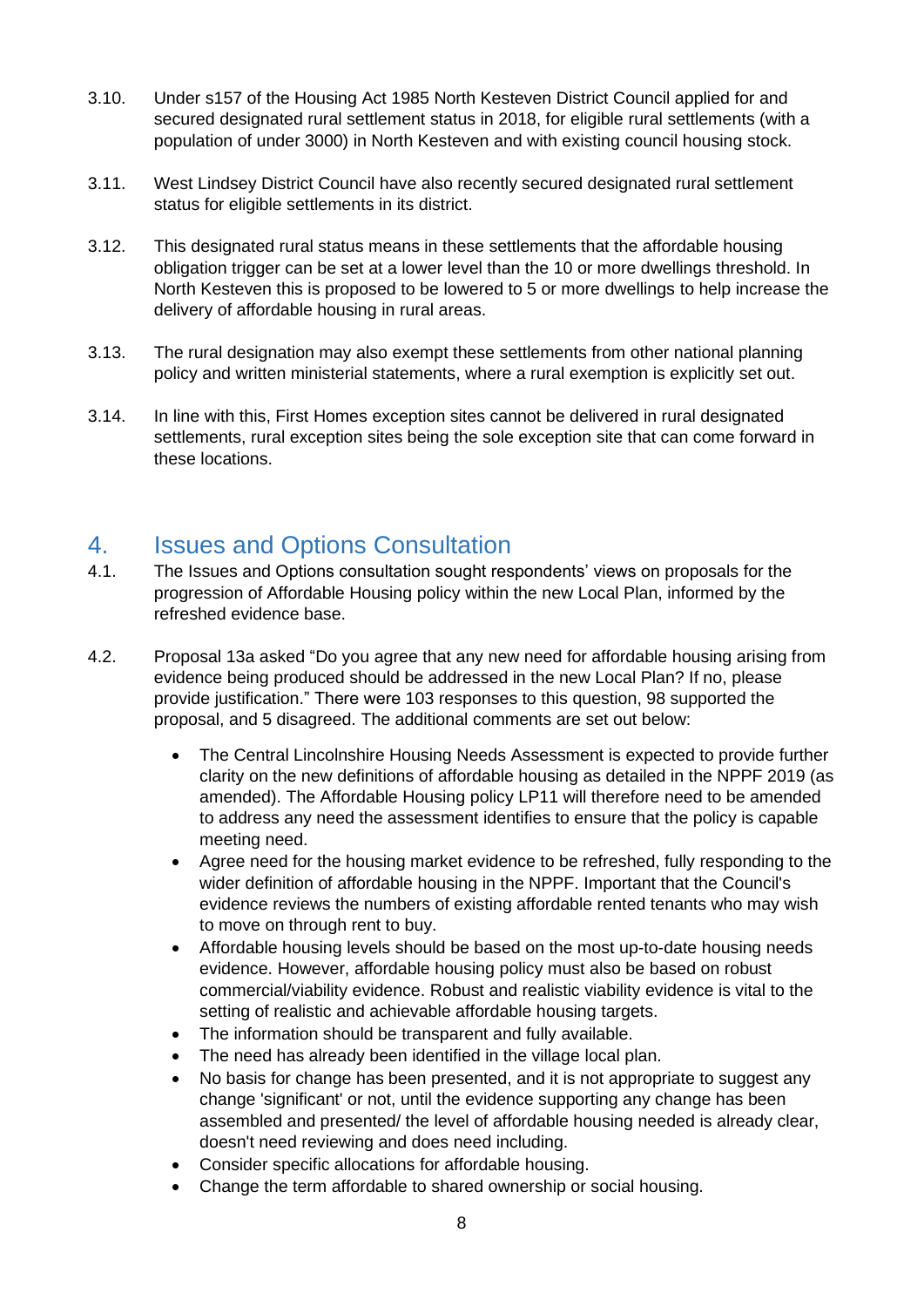- Fill empty houses first.
- Affordable housing must be built where it is affordable to get to work or key services (not need to be a car owner for example).
- Affordable housing gets snapped up by landlords and are then rented to the people who the houses were originally aimed at.
- All new housing unaffordable to many, especially the young. Need higher proportion Local Authority rented houses.
- Developments should offer a variety of dwellings and prices to reflect the variable needs of society as a whole.
- Affordable housing needs should be met in full, including in the rural areas. The current Local Plan approach focuses development on large scale extensions to the urban areas, with housing schemes in rural areas being only of a small scale which are normally below affordable housing thresholds, resulting in needs not being met.
- A review of Council housing for rent should also be reviewed and included.
- A realistic view of potential delivery taking into account viability should underpin any proposed alterations to affordable housing delivery.
- If an application is presented which alleges an inability to meet the adopted affordable need, it should be accompanied by a viability assessment to justify why this is the case.
- Prefabs of 1940's are still viable.
- But it needs to be addressed with regards to Zero hour contracts, and working hours as well.
- 4.3. Proposal 13b asked "Do you think there is more that the new local plan should do to deliver additional affordable housing? If yes, please provide details." There were 101 responses to this question, 63 supported the proposal, and 38 disagreed. The additional comments made are set out below:
	- Current policy is working well no motivation for change to it/ the policies are clear/ it is currently set at the right level.
	- Cannot see how the plan could do more to insist on affordable housing it is about balancing priorities.
	- Increase % of affordable homes in developments of 10 homes or more.
	- Ring fencing affordable housing is key and should be a minimum of 35%.
	- Potential to increase % in SUEs.
	- Increase % of affordable homes in any development from current levels, especially in the smaller villages.
	- A policy approach and/or site allocations which enables larger schemes within the rural areas to come forward, which are above the thresholds for delivering affordable housing.
	- Current policy LP11 is stating only 20-25% on all sites can be delivered as affordable housing. This could be interpreted that a site offering more than that is not meeting this policy.
	- Evidence should be sought on the extent to which current affordable housing policy targets (and other policy requirements) may be acting as a constraint to delivery on some housing allocations, and this should inform the whole approach.
	- Greater flexibility on exception sites.
	- Increase the market housing requirement.
	- Need for more homes for the disabled, sheltered accommodation, entry level homes and council homes.
	- Full account should be taken of the needs of our ageing population.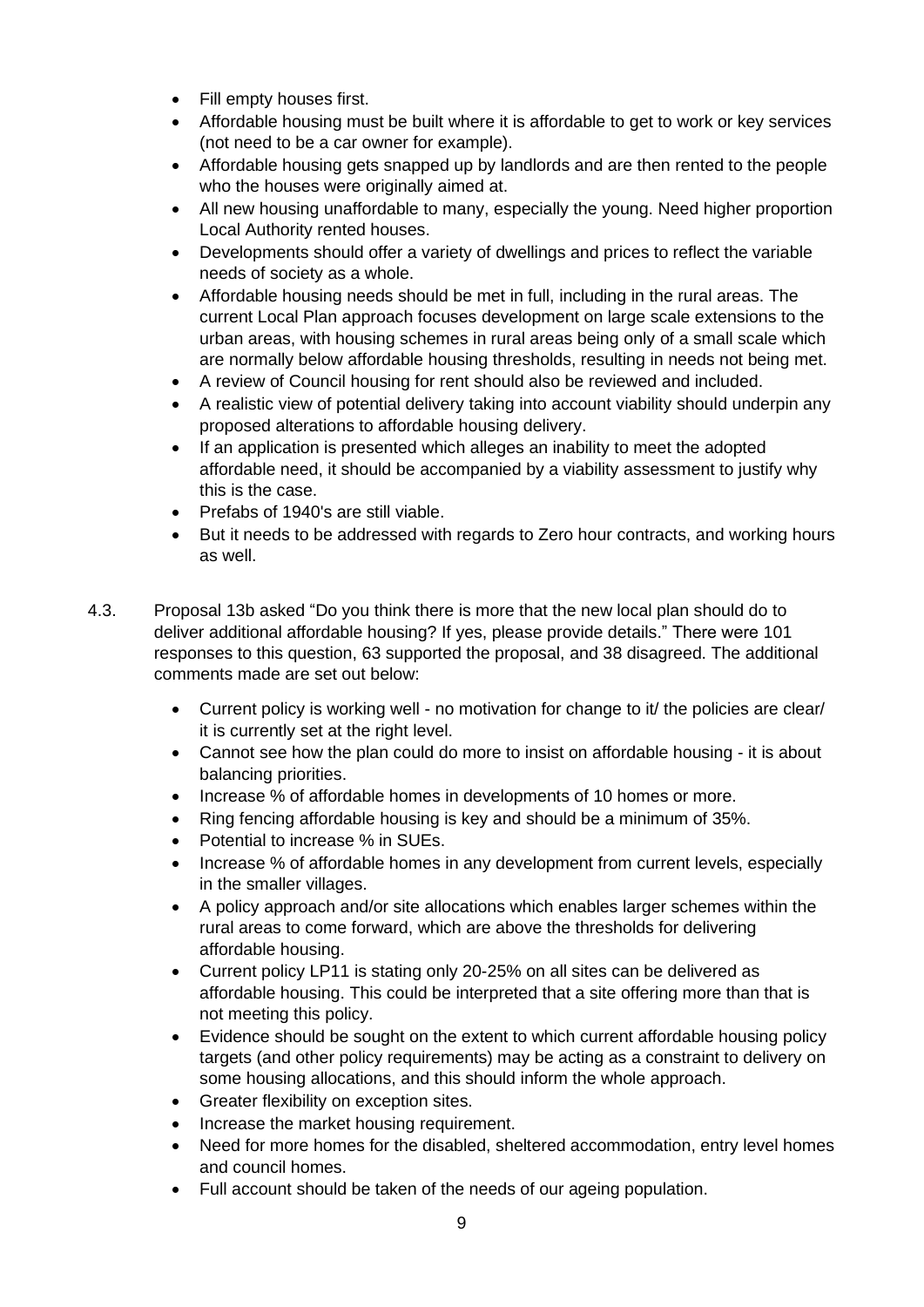- Refer to space standards.
- Assess the use of a defined tenure split.
- Use the term shared ownership or social housing. Affordable is a relative term to earnings.
- Affordable = controlled rent rented accommodation. Home ownership out of reach for most youngsters.
- Identify specific sites for affordable housing.
- Consider allocation of 100% affordable housing sites, rural exception sites and entry-level exception sites in order to deliver additional affordable housing.
- Change of use of other sites to affordable homes where there is a greater need.
- Impose strict building rules on urban structure.
- Developers promise to build affordable homes and then apply for a change of use once applications have been granted/ once planning has been approved the affordable housing levels agreed within the development should never be allowed to be reduced or removed/ viability should not be a get out from the requirement to deliver affordable housing.
- Stop phased developments just under the thresholds which require affordable housing.
- Ensure that developments offering affordable housing have these properties completed in the first phase of development/ housing must remain affordable and not be sold on entirely/ clauses need putting in that affordable houses cannot be bought on mass for private rental/ people connected to developments should not be able to snap up the affordable housing
- A crucial variable is the cost of land should be regulated or compulsorily bought for this sort of project.
- Central Lincolnshire does not generally have high values and so viability can be more of a concern than in some other parts of the country. The way CIL/S106 is delivered leads to affordable housing delivery being squeezed. The CLLP could take a more proactive approach to the delivery of affordable housing on exception sites if they are well location on sustainable transport routes. Such sites should have an element of market housing on both social integration and viability grounds.
- Relief should be given to affordable housing developments which also meet a set sustainability criteria (possibly similar to the NKDC 'fabric first' requirements), to promote higher quality affordable housing & deter deliver poor quality housing.
- Developers should be encouraged to build more affordable homes reduce CIL on affordable homes.
- Provide a list of where people have requested to live.
- Councils should be building rented accommodation without being forced to sell under the Right to Buy/Council houses should be built/ build on ex council sites.
- Do not just base on cost but accessibility as well.
- Subsidise it
- Even very high taxes.
- Reduced deposit amounts.
- Explore, in each community, whether the allocation of affordable housing should be mixed with individual developments, or shouldn't be separated from other new-build.
- Does not need to be built in the prime village locations.
- More affordable housing should be built in villages so that local children can afford to buy a house in their village.
- More encouragement needs to be given to reducing the cost of building houses through new modern modular construction (MMC) techniques. One way of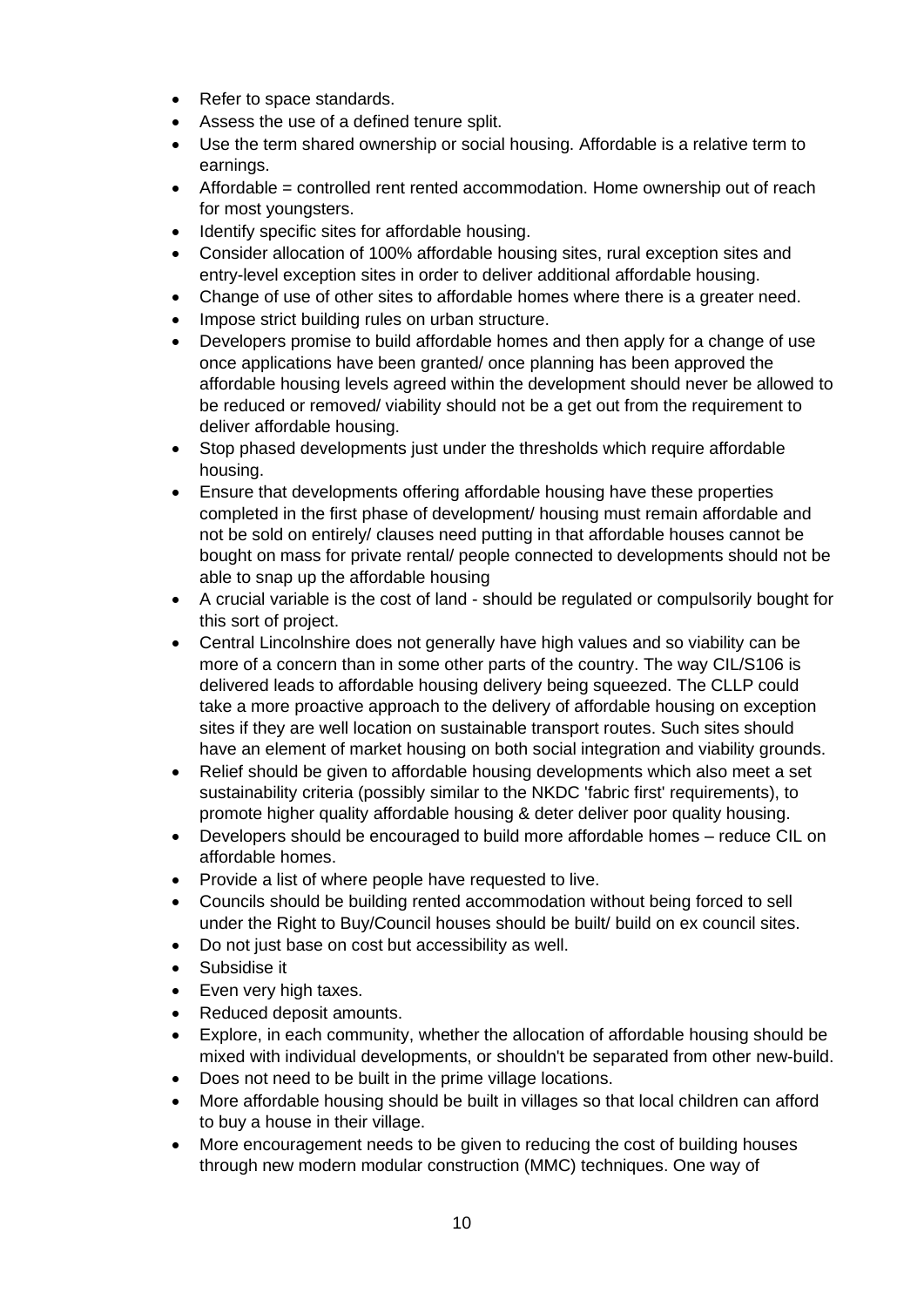promoting this and reducing existing customer resistance in Lincolnshire would be to allocate a small plot of land for a showcase development.

- Consider Park Homes as affordable.
- The Housing waiting lists are long.
- There is housing overcrowding.
- The general earnings are low.
- The price of housing is expensive to buy or rent.
- The average home to buy is 8 times the average annual income.
- The number of homeless people is increasing.
- The number of people using foodbanks is increasing.

# <span id="page-10-0"></span>5. Regulation 18 Consultation

- 5.1. A Consultation Draft of the Local Plan was published for consultation between 30 June and 24 August 2021. During this eight week consultation comments were received on the plan, the policies within the plan, and supporting information and evidence.
- 5.2. A number of comments were received on this draft policy at the Regulation 18 consultation both in support of and objecting to the overall approach, the numbers proposed, the use of a range and the general distribution. Furthermore, a number of detailed comments were received and can be summarised as follows:
	- Support for the use of value zones.
	- Objections stating concern that the policy as written would add a further cost burden on developers, which could make development unviable.
	- Various detailed suggestions, to improve clarity of policy wording.
	- Both concern and support for locally set First Homes criteria.
	- Suggestion that the plan is unsound as affordable housing targets are not justified, positively prepared or effective
	- The evidence behind the policy is lacking / weak. Suggestion that the HNA should break need down into smaller geographic areas.
	- Further specific viability testing needs to be undertaken.
	- The policy should set higher standards/ deliver more overall housing to address needs.
- 5.3. Clearly there were a lot of opposing views on the policy, all of which were carefully considered in coming to a final view on the policy.

# <span id="page-10-1"></span>6. Proposed Approach in Draft Local Plan

- 6.1. The Draft Local Plan proposes to include a specific policy in relation to Affordable Housing, Policy S21. This policy sets out the approach to securing affordable housing in Central Lincolnshire.
- 6.2. The policy sets out the proportion of affordable housing that will be sought from new developments, taking into account the Whole Plan Viability Assessment outcomes and the value zones identified. The approach of the Local Plan in relation to affordable housing provision and specialist housing for older people, rural affordable housing and affordable housing requirements for MOD housing are also set out.